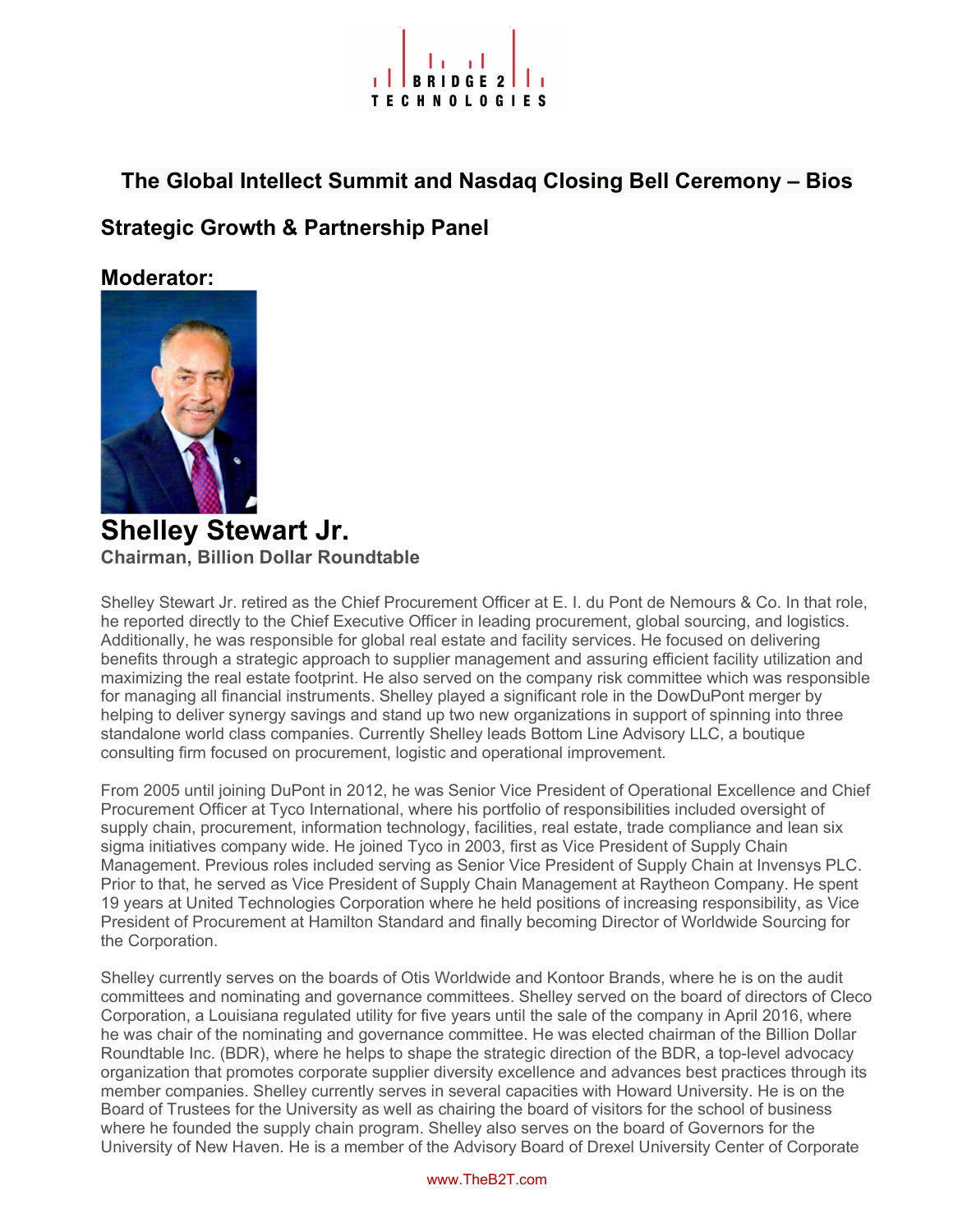

Governance and a Fellow of the National Association of Corporate Directors. Shelley is the co-author "Straight to the Bottom Line" An Executive's Roadmap to World Class Supply Management, Q. Ross Publishing).

Shelley holds a B.S. and an M.S. in Criminal Justice from Northeastern University and received his MBA from the University of New Haven. He currently resides in North Palm Beach, Florida

#### Panelists:



Jason Gallo VP Global Partners – Cisco

Jason brings expertise in business, finance, and engineering to drive global success. His deep understanding of the partner ecosystem and leadership and focus on profitability has led to growth. Jason's adept ability to apply financial knowledge and fuse that with technology is a trademark of his initiatives.

Jason is Vice President of Cisco's Global Partner Organization, where he leads a team that drives comprehensive global channel strategies with 50,000+ global Cisco Partners. Jason leads the partner go-to-market strategy for Cisco's portfolio emphasizing networking, cloud, security, observability, and IoT.

Jason was named one of the Top 100 under 50 Executive Leaders for 2019 by Diversity MBA magazine. He has participated in various analyst panels and has been a main speaker for Cisco global partner events with crowds of more than 4,000 attendees. Jason is a frequent contributor to publications like CRN and Channel Daily News.

Jason is one of the executive sponsors of the Cisco Social Justice Initiative and co-founder of the Alpha Phi Alpha Endowed Scholarship at the Rochester Institute of Technology.

Jason received his MBA from The University of Chicago, a Master of Engineering from Washington State University, and a Bachelor of Science in Electrical Engineering from the Rochester Institute of Technology.

www.TheB2T.com Jason enjoys challenging endurance races and time with his wife & two children.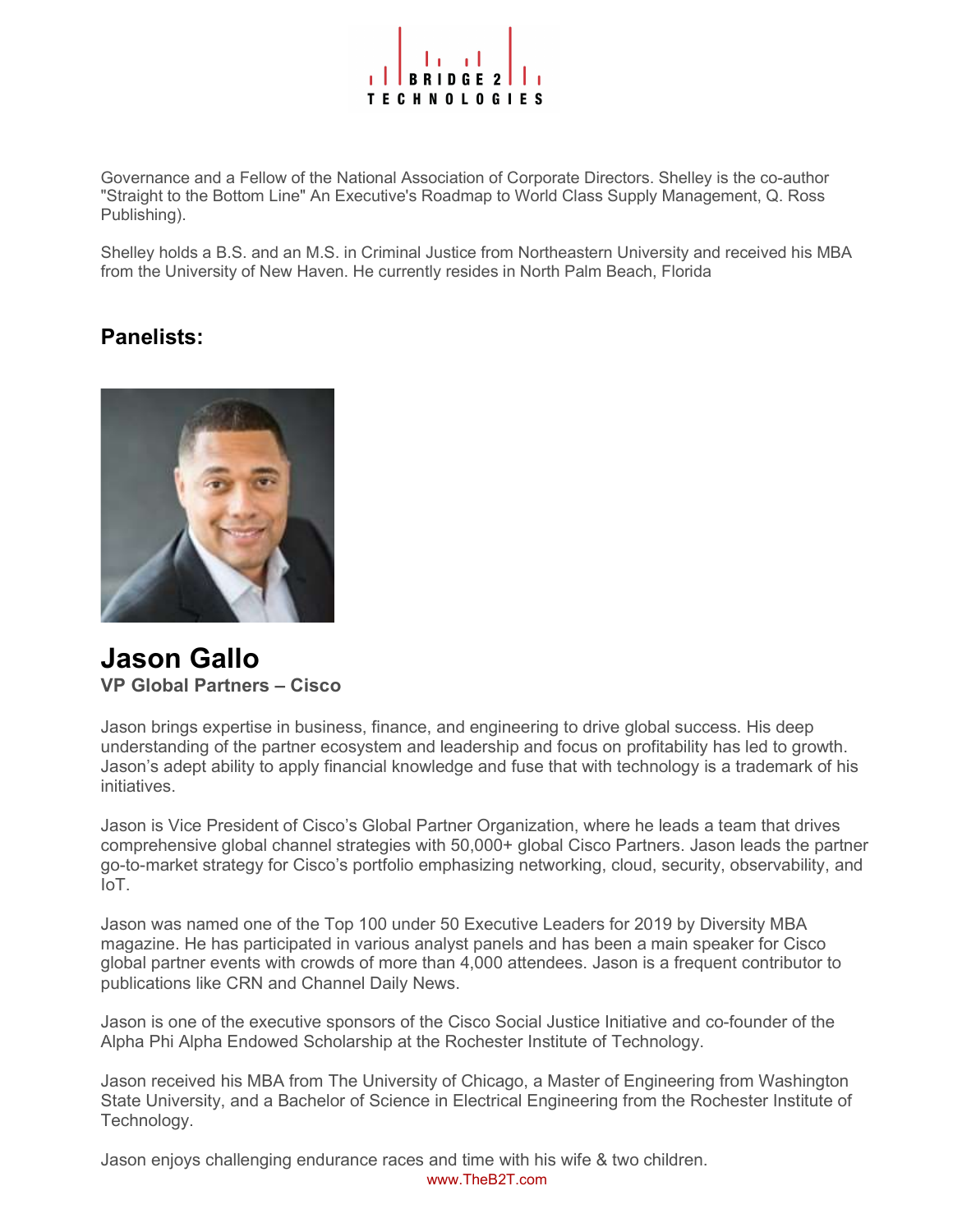# **TECHNOLOGIES**



# Farryn Melton

#### Chief Procurement Officer - Bristol Myers Squibb

Farryn is the SVP, Chief Procurement Officer (CPO) for Bristol Myers Squibb (BMS). Her team is responsible aligning with company's business strategy to optimize value, drive efficiency and manage the company's 3rd party spend. With revenues in excess of \$40B, her team is responsible for managing the company's external spend of ~\$12B; from early research to distribution. In addition to Global Procurement, Third Party Risk Management and Supplier Relationship Management, she is responsible for the Strategy to Contract, Travel and Fleet global process and operations. She leads a diverse team of over 400 + colleagues around the world and manages several large external partnerships.

Farryn has a 25-year career in procurement and business management, including key leadership positions with Fortune 100 companies to include Amgen, Novartis, Pfizer, Warner-Lambert, Sony Pictures Entertainment, Boeing and Rockwell International. She successfully led the transformation of several procurement organizations to become "best in class."

Ms. Melton is a lifetime certified purchasing manager (CPM) and holds a bachelor's degree in Business Administration. She has received a number of external recognitions in her field; the most recent include being inducted into the WBE Hall of Fame as 2019 Executive Award Honoree, 2019 Strategic Executive of the Year by the National LGBT Chamber of Commerce (NGLCC), Top 100 Women in Diversity in 2016 and 2017, 2016 CPO of the year from the National Minority Supplier Development Council (NMSDC), 2015 National Association of Purchasing Managers Executive of the Year among many.

Farryn is active in the Procurement field, and passionate about diversity and inclusion. She serves on the executive committee for the Women's Business Enterprise National Council (WBENC) and on the board of Howard University Supply Chain Program. She also serves on the executive committee & board of the National Minority Supplier Development Council (NMSDC), and actively supports The National LGBT Chamber of Commerce (NGLCC) and Diversity Alliance for Science (DA4S). She also sits on the BMS Historically Black University (HBU) sponsorship committee; leads the Diversity & Inclusion Council for BMS Global Business Operations for and sits on the Global Diversity & Inclusion Council within BMS. She is a mentor to several colleagues (within and outside), of BMS. Ms. Melton enjoys the arts/music, gardening, reading, and spending time with family. She currently resides in PA with her husband Gary of 31 years, two children, Halli and Alexander, dog Bella and Cat Simon.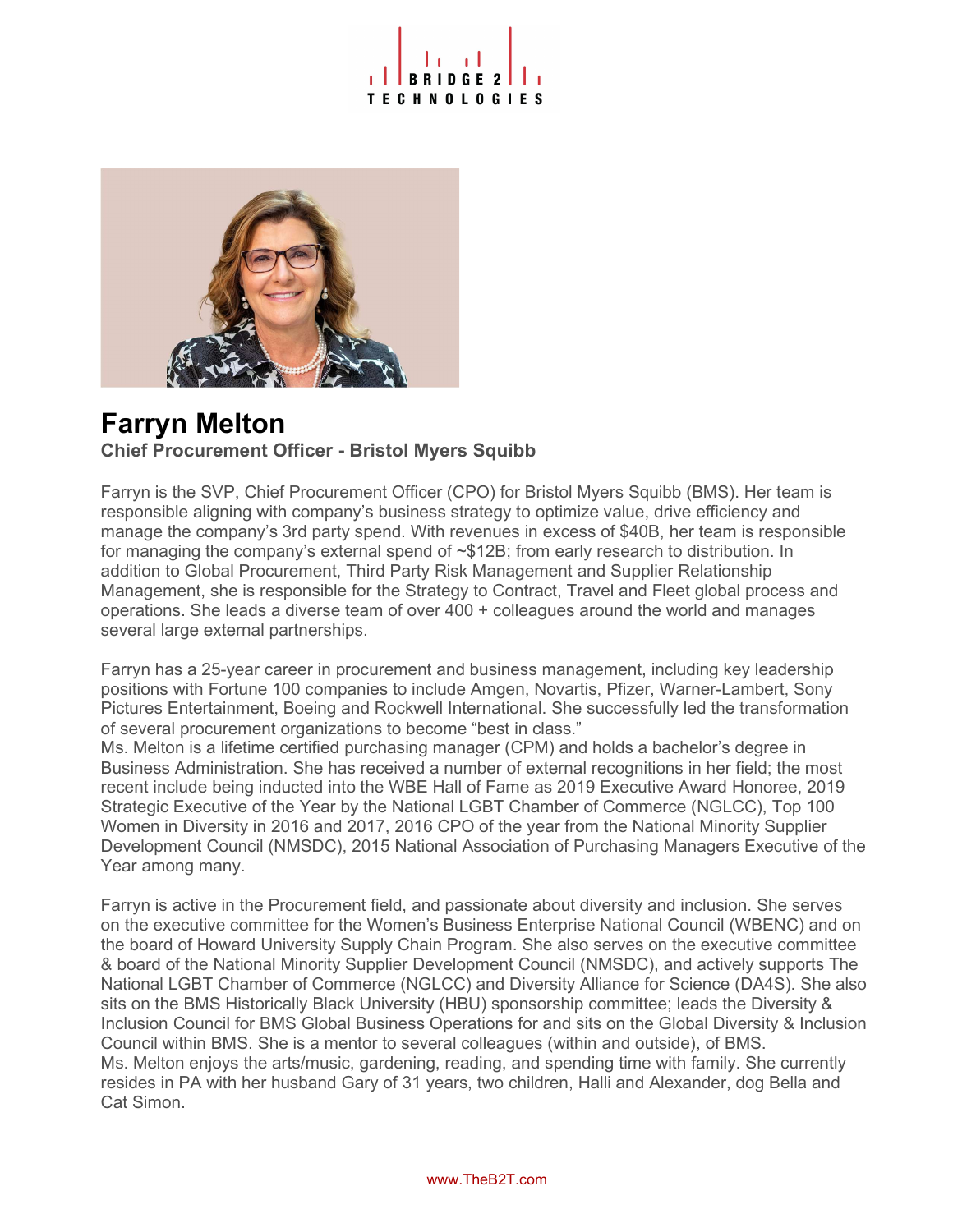



### Lauren Richardson Chief Procurement Officer - Colgate-Palmolive

Lauren Richardson is Chief Procurement Officer for the Colgate-Palmolive Company. Lauren leads a global organization responsible for transforming procurement for all goods and services in the more than 200 countries and territories where the company's brands are sold. She has created and implemented sourcing and supply network strategies to advance the company's commercial and financial goals. Lauren is passionate about talent development and builds collaborative teams who drive innovation and sustainable sourcing to achieve both the economic and social ambitions of the company.

A lifelong learner, Lauren applies insights from many external sources to elevate team capabilities and engagement, including digital procurement, supplier diversity and business continuity. The focus on strengthening Colgate's external partnerships has fostered growth and agility to overcome business challenges in a swiftly evolving world. Lauren also leads the Global Project Management team responsible for implementing projects that deliver strategic advantage in growth, innovation and efficiency.

Before joining Colgate in 2016, Lauren held chief procurement roles at Starbucks Coffee Company and L Brands. In both roles, Lauren led global procurement teams to deliver supply continuity during significant expansion and sustainability initiatives. She prioritized culture shaping, strategic relationships and systems integration as a means to build teams and automate processes.

Previously, Lauren's experience covers a broad spectrum of functions, including senior leadership roles in Finance, Marketing and General Management, working in many parts of the world for Diageo, Sara Lee and Huhtamaki. She has deep experience in orchestrating turnaround performance, mergers and acquisitions, and in creating strong financial teams that serve as key business partners. Lauren has served in Finance and fundraising roles on nonprofit boards for the development of small businesses, girls education, and removing barriers for people with disabilities. Lauren holds a bachelor's degree in economics and a minor in accounting from the University of Illinois at Urbana-Champaign.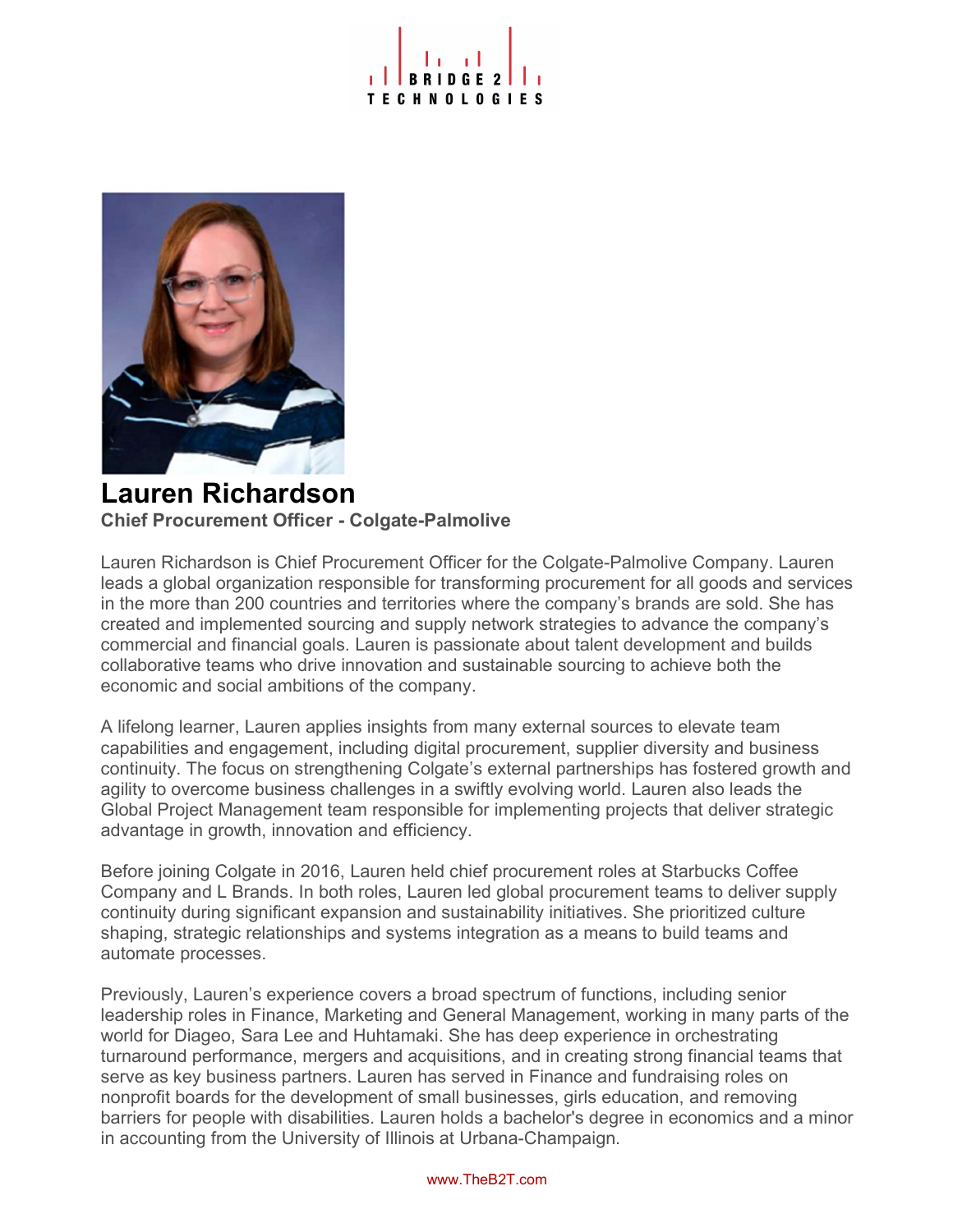



## Kimberly Evans

EVP Head of Corporate Sustainability, Inclusion and Social Impact Northern Trust Corporation

Kim is an Executive Vice President and the Head of Corporate Sustainability, Inclusion and Social Impact at Northern Trust. She is responsible for the enterprise strategies that guide the firm's practices for Sustainability & ESG, Diversity, Equity & Inclusion, and Community Development & Investing. Prior to this role she led the North America Private Capital Fund Administration business which doubled in revenue, tripled in clients and significantly increased client satisfaction within 3 years. Kim also previously served as the Head of Governmental, Sovereign Wealth, and Taft Hartley pension and treasury funds in the US, Central and South America, a mature business that grew 27% in revenue and 38% in AUC within 2 ½ years. She also led the Global Client Accounting Practice, responsible for financial reporting and accounting for all client segments.

With over 25 years of experience, Kim is a business transformation expert. She has developed, led, and executed business and change strategies for five financial services organizations, managed teams in six countries, and has implemented institutional programs impacting thousands of financial services professionals throughout her career.

Kim is a highly sought-after speaker on developing and executing business strategies, creating career success and overcoming personal and professional obstacles as a black woman in the financial services industry. Her speaking engagements include: large industry conferences as a keynote speaker/expert/moderator/panelist; women's organizations and initiatives; delivering business workshops and seminars; nonprofit boards and organizations; commencement addresses; and career day seminars for college and high school students.

Kim is a powerful, authentic, and engaging speaker that leaves audiences energized and ready to take action. Her personal story and professional results take the listener on a journey of courage, determination, and compassion to bring others along. Using examples from her experience, she tells stories that grab the hearts and minds of her audience and leaves them encouraged and empowered to do more, for themselves, their families, their businesses, and their broader communities. It is impossible to leave a session with Kim uninspired. She extends her dynamic personality, immeasurable character and integrity, and unwavering commitment to lift as she climbs.